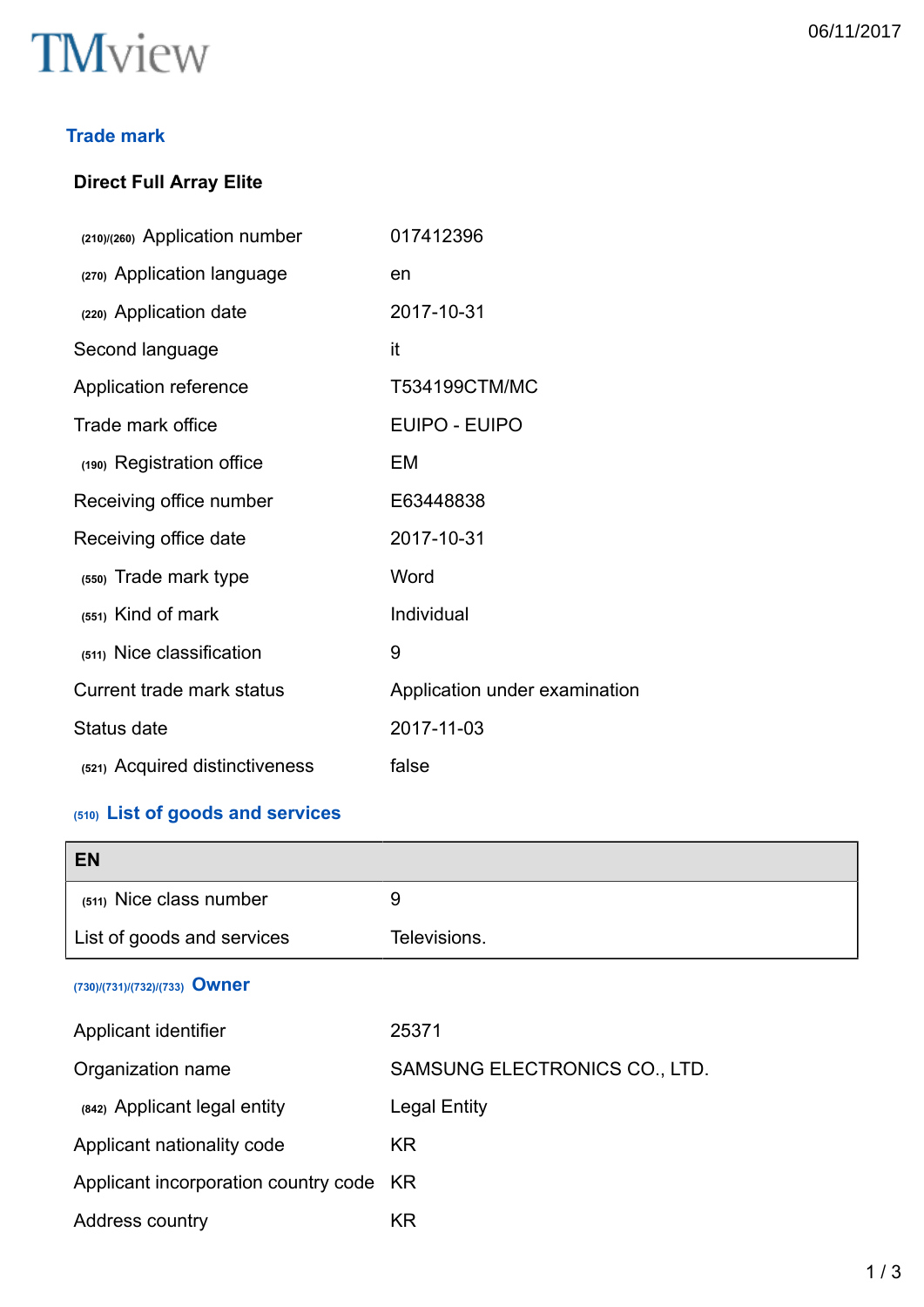

| <b>Address country</b> | ΚR                            |
|------------------------|-------------------------------|
| <b>Street</b>          | 129, Samsung-ro, Yeongtong-gu |
| City                   | Suwon-si, Gyeonggi-do         |
| Postcode               |                               |

#### **(740) Representative**

| Representative identifier                    | 10100                           |
|----------------------------------------------|---------------------------------|
| Name                                         | <b>WITHERS &amp; ROGERS LLP</b> |
| Legal entity                                 | <b>Legal Person</b>             |
| Representative kind                          | Association                     |
| Representative nationality code              | <b>GB</b>                       |
| Representative incorporation<br>country code | <b>GB</b>                       |
| Address country                              | <b>GB</b>                       |
| Address country                              | <b>GB</b>                       |
| <b>Street</b>                                | 4 More London Riverside         |
| City                                         | London                          |
| Postcode                                     | SE1 2AU                         |
| Phone                                        | 00 44-2079403600                |
| Fax                                          | 00 44-2073789680                |
| Email                                        | admin@withersrogers.com         |
| <b>URL</b>                                   | http://www.withersrogers.com    |

### **(750) Correspondence address**

## **(350) Seniority**

No entry for application number EM500000017412396

# **Exhibition priority**

No entry for application number EM500000017412396

## **Priority**

No entry for application number EM500000017412396

## **International registration transformation**